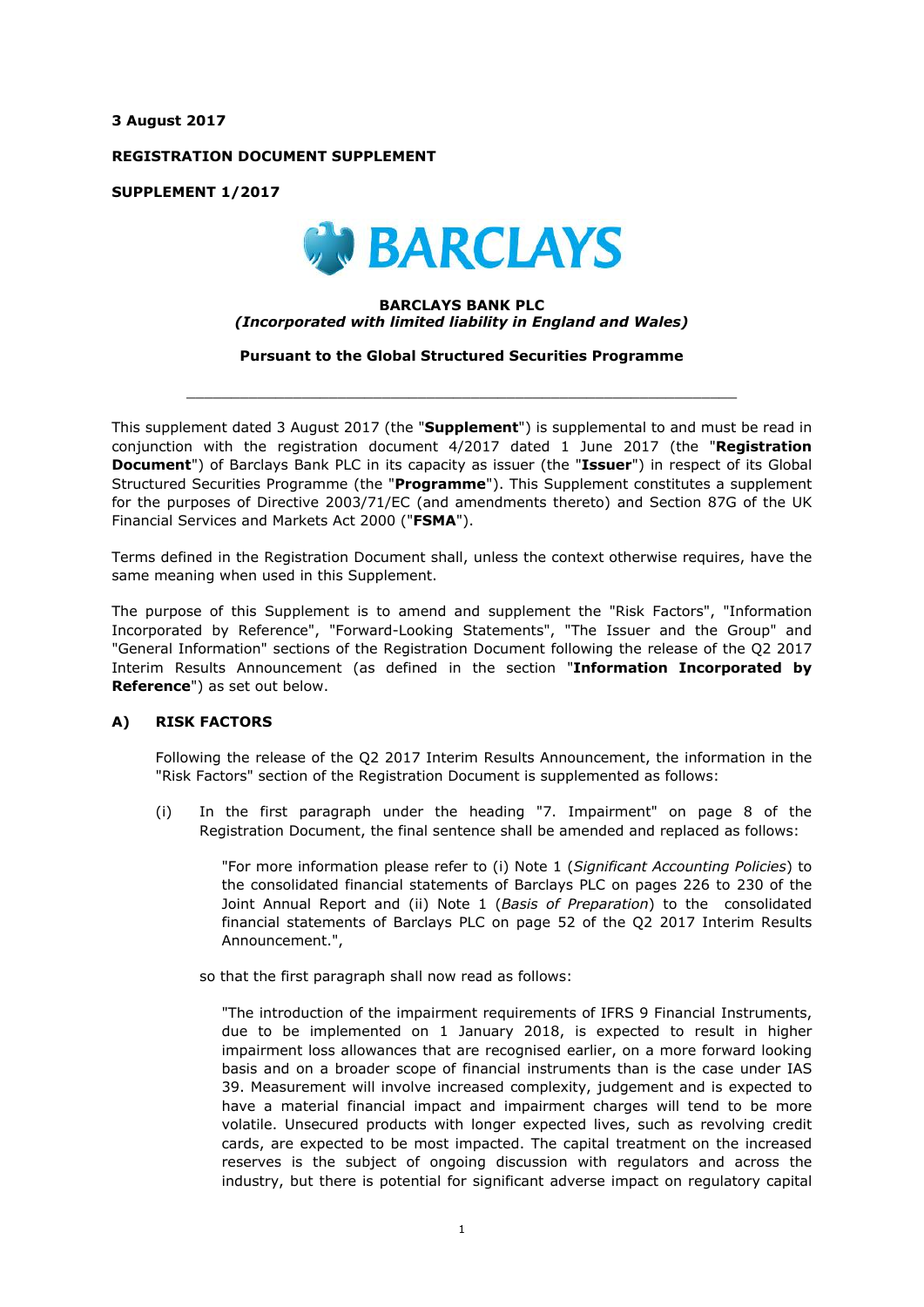ratios. In addition, the move from incurred to expected credit losses has the potential to impact the Group's performance under stressed economic conditions or regulatory stress tests. For more information please refer to (i) Note 1 (*Significant Accounting Policies*) to the consolidated financial statements of Barclays PLC on pages 226 to 230 of the Joint Annual Report and (ii) Note 1 (*Basis of Preparation*) to the consolidated financial statements of Barclays PLC on page 52 of the Q2 2017 Interim Results Announcement."

(ii) Under the heading "3. Credit rating changes and the impact on funding costs" on page 12 of the Registration Document, the final sentence shall be deleted in its entirety and replaced as follows:

"For further information please refer to (i) the Credit Ratings in the Liquidity Risk Performance section on page 172 of the Joint Annual Report and (ii) the Credit Ratings in the Treasury and Capital Risk section on pages 38 to 39 of the Q2 2017 Interim Results Announcement."

so that the entire paragraph shall now read as follows:

"A credit rating assesses the creditworthiness of the Group, its subsidiaries and branches, and is based on reviews of a broad range of business and financial attributes including risk management processes and procedures, capital strength, asset quality, earnings, funding, liquidity, accounting and governance. Any adverse event to one or more of these attributes may lead to a downgrade, which in turn could result in contractual outflows to meet contractual requirements on existing contracts. Furthermore, outflows related to a multiple-notch credit rating downgrade are included in the LRA stress scenarios and a portion of the liquidity pool is held against this risk. There is a risk that any potential downgrades could impact the Group's performance should borrowing cost and liquidity change significantly versus expectations or the credit spreads of the Group be negatively affected. For further information please refer to (i) the Credit Ratings in the Liquidity Risk Performance section on page 172 of the Joint Annual Report and (ii) the Credit Ratings in the Treasury and Capital Risk section on pages 38 to 39 of the Q2 2017 Interim Results Announcement."

(iii) Under the heading "5. Critical accounting estimates and judgements" on page 14 of the Registration Document, the third paragraph shall be deleted in its entirety and replaced as follows:

"Details of legal, competition and regulatory matters to which the Group is currently exposed are set out in Note 19 (*Legal, competition and regulatory matters*) to the consolidated financial statements of Barclays PLC on pages 74 to 85 of Q2 2017 Interim Results Announcement."

(iv) Under the heading "Legal risk" on page 17 of the Registration Document, the fourth paragraph shall be deleted in its entirety and replaced as follows:

"Details of legal, competition and regulatory matters to which the Group is currently exposed are set out in Note 19 (*Legal, competition and regulatory matters*) to the consolidated financial statements of Barclays PLC on pages 74 to 85 of the Q2 2017 Interim Results Announcement. In addition to matters specifically described in Note 19, the Group is engaged in various other legal proceedings in the UK, US and a number of other overseas jurisdictions which arise in the ordinary course of business. The Group is also subject to requests for information, investigations and other reviews by regulators, governmental and other public bodies in connection with business activities in which the Group is or has been engaged. The Group is keeping all relevant agencies briefed as appropriate in relation to these matters on an ongoing basis. In light of the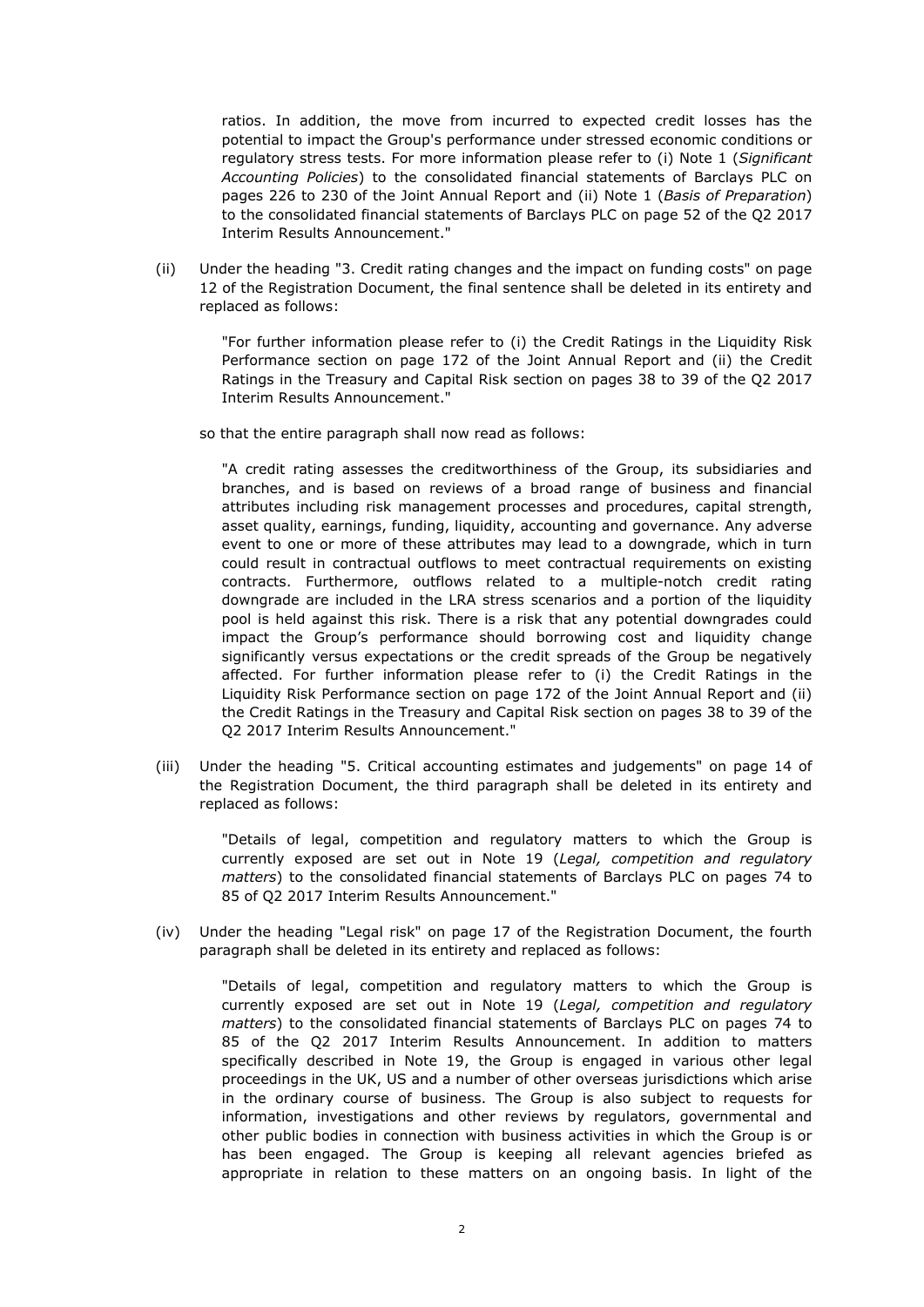uncertainties involved in legal, competition and regulatory matters, there can be no assurance that the outcome of a particular matter or matters will not be material to the Group's results of operations or cash flow for a particular period, depending on, amongst other things, the amount of the loss resulting from the matter(s) and the amount of income otherwise reported for the period."

# **B) INFORMATION INCORPORATED BY REFERENCE**

The information in the "Information Incorporated by Reference" section on pages 21 to 24 of the Registration Document is supplemented by:

- (i) removing the announcement of Barclays PLC and Barclays Bank PLC as filed with the SEC on Form 6-K on 10 April 2017 in respect of the FCA and PRA investigations ("**April Announcement**") from the list of documents incorporated by reference.
- (ii) adding the joint unaudited interim results announcement of Barclays PLC and the Issuer as filed with the SEC on Form 6-K on 28 July Q2 2017 in respect of the six months ended 30 June 2017 (the "**Q2 2017 Interim Results Announcement**") to the list of documents incorporated by reference.
- (iii) adding the following page references in respect of the Q2 2017 Interim Results Announcement to the cross-reference lists in paragraph 2 (*Information Incorporated by Reference*)

| Exhibit 99.1 - Results of Barclays PLC Group as of, and    | Pages $i - 113$ of |
|------------------------------------------------------------|--------------------|
| for the six months ended, 30 June 2017                     | Exhibit 99.1       |
| <b>Notes</b>                                               | Pages i to x       |
| Performance Highlights                                     | Pages 1 to 2       |
| Group Performance Review                                   | Pages 3 to 5       |
| <b>Results by Business</b>                                 |                    |
| <b>Barclays UK</b>                                         | Pages 6 to 8       |
| <b>Barclays International</b>                              | Pages 9 to 11      |
| <b>Head Office</b>                                         | Page 12            |
| <b>Barclays Non-Core</b>                                   | Pages 13-15        |
| Discontinued Operation Results                             | Pages 16 to 17     |
| Quarterly Results Summary                                  | Pages 18 to 20     |
| Quarterly Core Results by Business                         | Pages 21 to 25     |
| <b>Performance Management</b>                              |                    |
| Margins and balances                                       | Page 26            |
| <b>Risk Management</b>                                     |                    |
| Overview                                                   | Page 27            |
| Credit Risk                                                | Pages 28 to 33     |
| Market Risk                                                | Page 34            |
| Treasury and Capital Risk                                  | Pages 35 to 45     |
| <b>Condensed Consolidated Financial Statements</b>         | Pages 46 to 51     |
| <b>Financial Statement Notes</b>                           | Pages 52 to 87     |
| Appendix: Non-IFRS Performance Measures                    | Pages 88 to 92     |
| Shareholder Information                                    | Page 93            |
| Glossary of terms                                          | Pages 94 to 113    |
| <b>Exhibit 99.2 -</b><br>Unaudited consolidated<br>summary | Pages 4 to 11 of   |
| financial statements of Barclays Bank PLC as of, and       | Exhibit 99.2       |
| for the six months ended, 30 June 2017                     |                    |
| <b>Condensed Consolidated Financial Statements</b>         |                    |
| Condensed Consolidated Income Statement (Unaudited)        | Page 4             |
| Condensed Consolidated Statement of Comprehensive          | Page 5             |
| Income (Unaudited)                                         |                    |

#### *From the Q2 2017 Interim Results Announcement*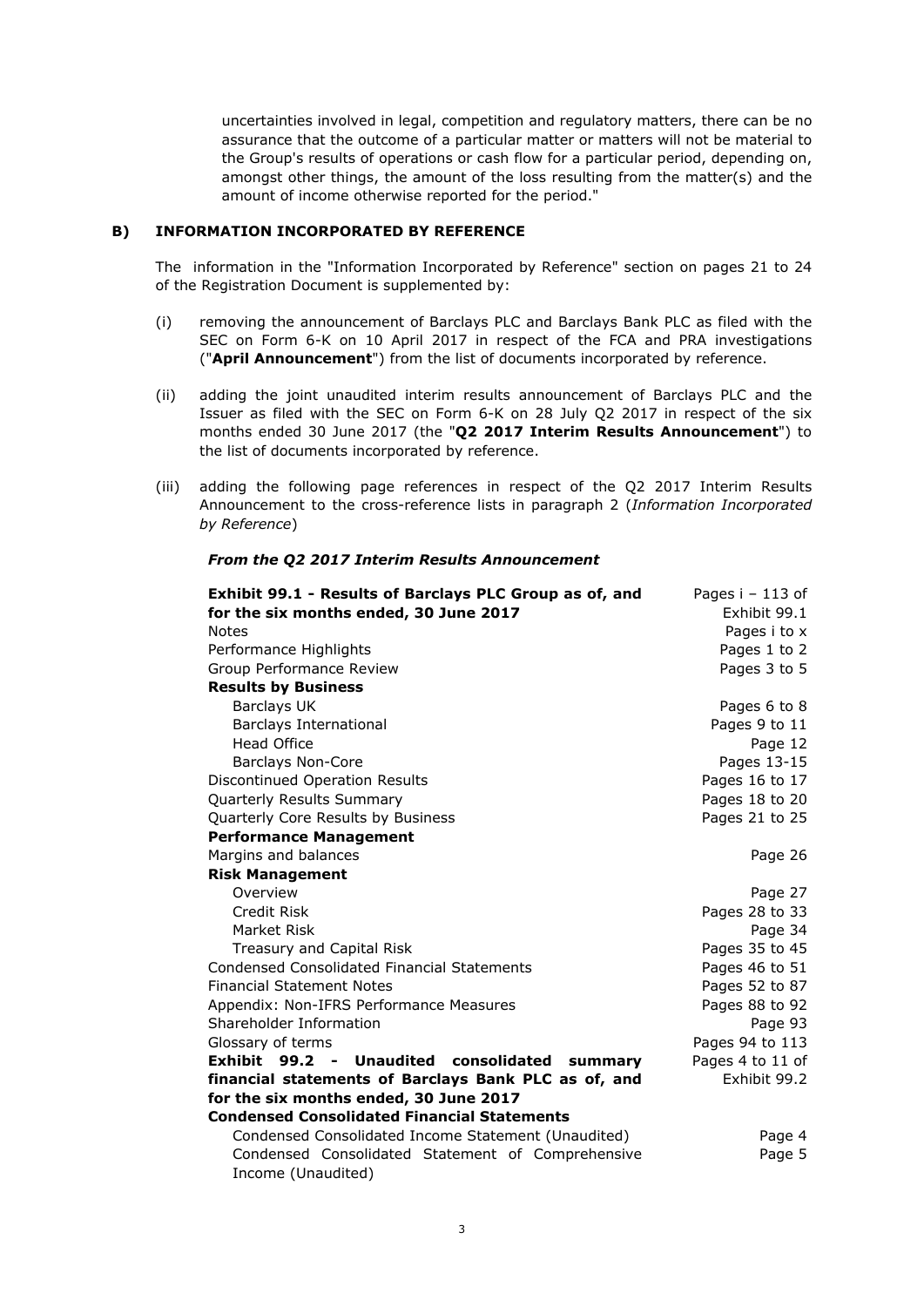| Condensed Consolidated Balance Sheet (Unaudited)       | Page 6            |  |  |
|--------------------------------------------------------|-------------------|--|--|
| Condensed Consolidated Statement of Changes in Equity  | Pages 7 to 8      |  |  |
| (Unaudited)                                            |                   |  |  |
| Condensed<br>Consolidated<br>Cash<br>Flow<br>Statement | Page 9            |  |  |
| (Unaudited)                                            |                   |  |  |
| <b>Financial Statement Notes</b>                       |                   |  |  |
| Basis of Preparation                                   | Page 10           |  |  |
| Non-controlling Interests                              | Page 11           |  |  |
| Dividends                                              | Page 11           |  |  |
| Called Up Share Capital                                | Page 11           |  |  |
| <b>Other Equity Instruments</b>                        | Page 11           |  |  |
| Exhibit 99.4 $-$ A table setting out the issued share  | Page 1 of Exhibit |  |  |
| capital of Barclays Bank PLC and its consolidated      | 99.4              |  |  |
| subsidiaries' total shareholders' equity, indebtedness |                   |  |  |
| and contingent liabilities as at 30 June 2017          |                   |  |  |

Only information listed in the cross-reference lists above is incorporated by reference into the Registration Document.

For the purposes of the prospectus rules made under Section 73A of the FSMA and the Registration Document, the information incorporated by reference, either expressly or implicitly, into the Q2 2017 Interim Results Announcement does not form any part of the Registration Document.

Information in the Q2 2017 Interim Results Announcement which is not incorporated by reference into the Registration Document is either not relevant for the investor or is covered elsewhere in the Registration Document.

The above documents may be inspected during normal business hours at the registered office of the Issuer or at https://www.home.barclays/barclays-investor-relations/resultsand-reports/results.html.

#### **C) FORWARD-LOOKING STATEMENTS**

The section "Forward-Looking Statements" on page 25 of the Registration Document shall be updated by deleting the first and second paragraphs in their entirety and replaced as follows:

"This Registration Document and certain documents incorporated by reference herein contain certain forward-looking statements within the meaning of Section 21E of the US Securities Exchange Act of 1934, as amended, and Section 27A of the US Securities Act of 1933, as amended, with respect to the Group. The Issuer cautions readers that no forward-looking statement is a guarantee of future performance and that actual results or other financial condition or performance measures could differ materially from those contained in the forward-looking statements. These forward-looking statements can be identified by the fact that they do not relate only to historical or current facts. Forward-looking statements sometimes use words such as 'may', 'will', 'seek', 'continue', 'aim', 'anticipate', 'target', 'projected', 'expect', 'estimate', 'intend', 'plan', 'goal', 'believe', 'achieve' or other words of similar meaning. Examples of forward-looking statements include, among others, statements or guidance regarding or relating to the Group's future financial position, income growth, assets, impairment charges, provisions, notable items, business strategy, structural reform, capital, leverage and other regulatory ratios, payment of dividends (including dividend pay-out ratios and expected payment strategies), projected levels of growth in the banking and financial markets, projected costs or savings, original and revised commitments and targets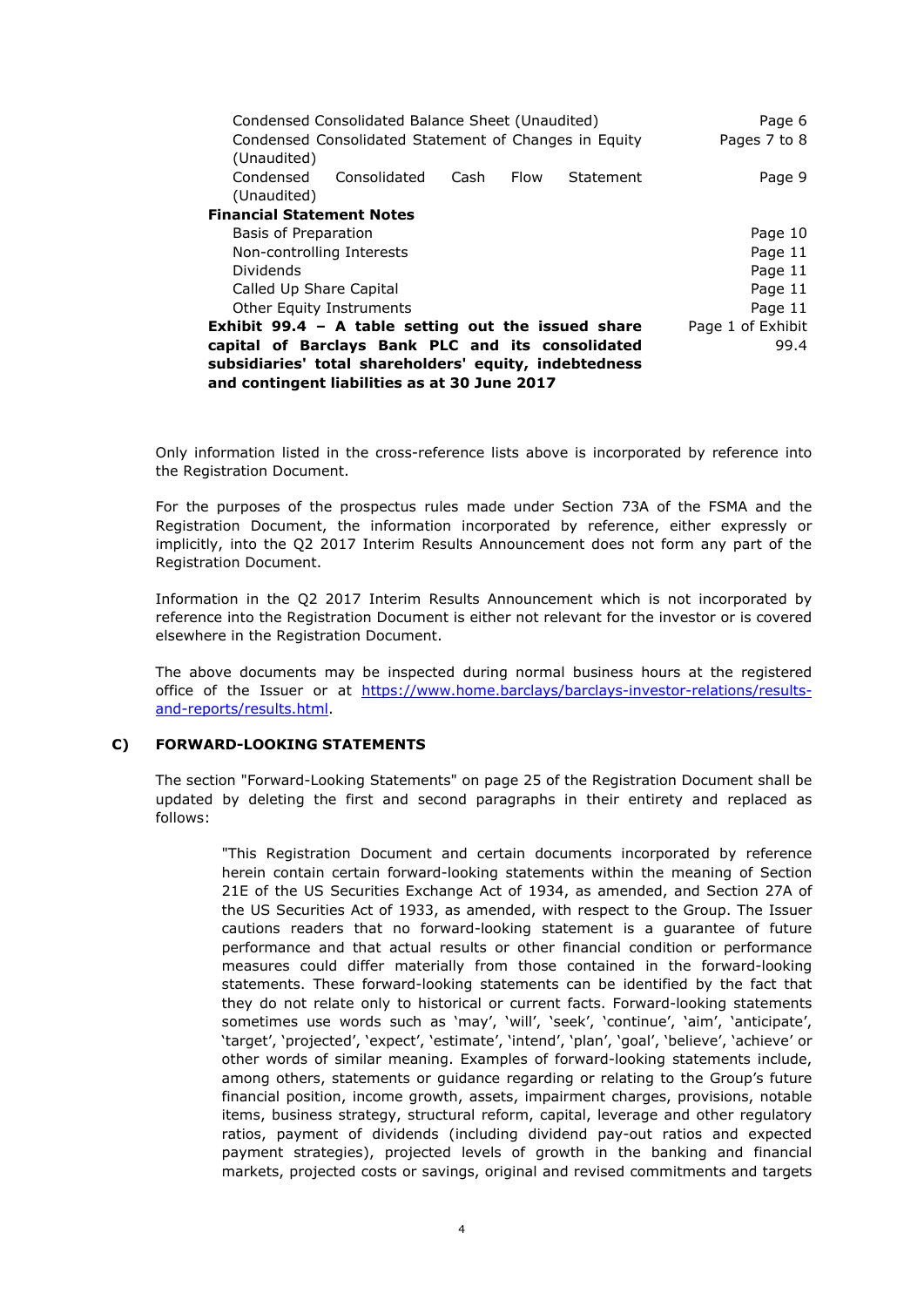in connection with the group strategy update as announced by Barclays PLC on March 1, 2016, rundown of assets and businesses within Barclays Non-Core, sell down of the Group's interest in Barclays Africa Group Limited or the impact of any regulatory deconsolidation, estimates of capital expenditures and plans and objectives for future operations, projected employee numbers and other statements that are not historical fact.

By their nature, forward-looking statements involve risk and uncertainty because they relate to future events and circumstances. These may be affected by changes in legislation, the development of standards and interpretations under IFRS, evolving practices with regard to the interpretation and application of accounting and regulatory standards, the outcome of current and future legal proceedings and regulatory investigations, future levels of conduct provisions, future levels of notable items, the policies and actions of governmental and regulatory authorities, geopolitical risks and the impact of competition. In addition, factors including (but not limited to) the following may have an effect: capital, leverage and other regulatory rules (including with regard to the future structure of the Group) applicable to past, current and future periods; UK, US, Africa, Eurozone and global macroeconomic and business conditions; the effects of continued volatility in credit markets; market related risks such as changes in interest rates and foreign exchange rates; effects of changes in valuation of credit market exposures; changes in valuation of issued securities; volatility in capital markets; changes in credit ratings of any entities within the Group or any securities issued by such entities; the potential for one or more countries exiting the Eurozone; the implications of the exercise by the United Kingdom of Article 50 of the Treaty of Lisbon and the disruption that may result in the UK and globally from the withdrawal of the United Kingdom from the European Union; and the success of future acquisitions, disposals and other strategic transactions. A number of these influences and factors are beyond the Group's control. As a result, the Group's actual future results, dividend payments, and capital and leverage ratios may differ materially from the plans, goals, expectations and guidance set forth in the Group's forward-looking statements. Additional risks and factors which may impact the Group's future financial condition and performance are identified in Group's filings with the SEC which are available on the SEC's website at www.sec.gov."

# **D) THE ISSUER AND THE GROUP**

-

Following the release of the Q2 2017 Interim Results Announcement, the information in the "The Issuer and the Group" section on pages 26 to 28 of the Registration Document is supplemented as follows:

(i) After the fourth paragraph on page 26 of the Registration Document, inserting the following:

> "Based on the Bank Group's unaudited financial information for the six months ended 30 June 2017, the Bank Group had total assets of  $£1,136,867$  million (30 June 2016: £1,351,958 million), total net loans and advances<sup>1</sup> of £427,980 million (30 June 2016:  $£473,962$  million), total deposits<sup>2</sup> of  $£488,162$  million (30 June 2016: £500,919 million), and total shareholders' equity of £66,167 million (30 June 2016: £69,599 million) (including non-controlling interests of £84 million (30 June 2016: £2,976 million). The profit before tax from continuing operations of the Bank Group for the six months ended 30 June 2017 was £2,195 million (30 June 2016: £3,017 million) after credit impairment charges and other provisions of £1,054 million (30 June 2016: £931 million). The financial information in this paragraph is

 $1$  Total net loans and advances include balances relating to both bank and customer accounts.

 $2$  Total deposits include deposits from bank and customer accounts.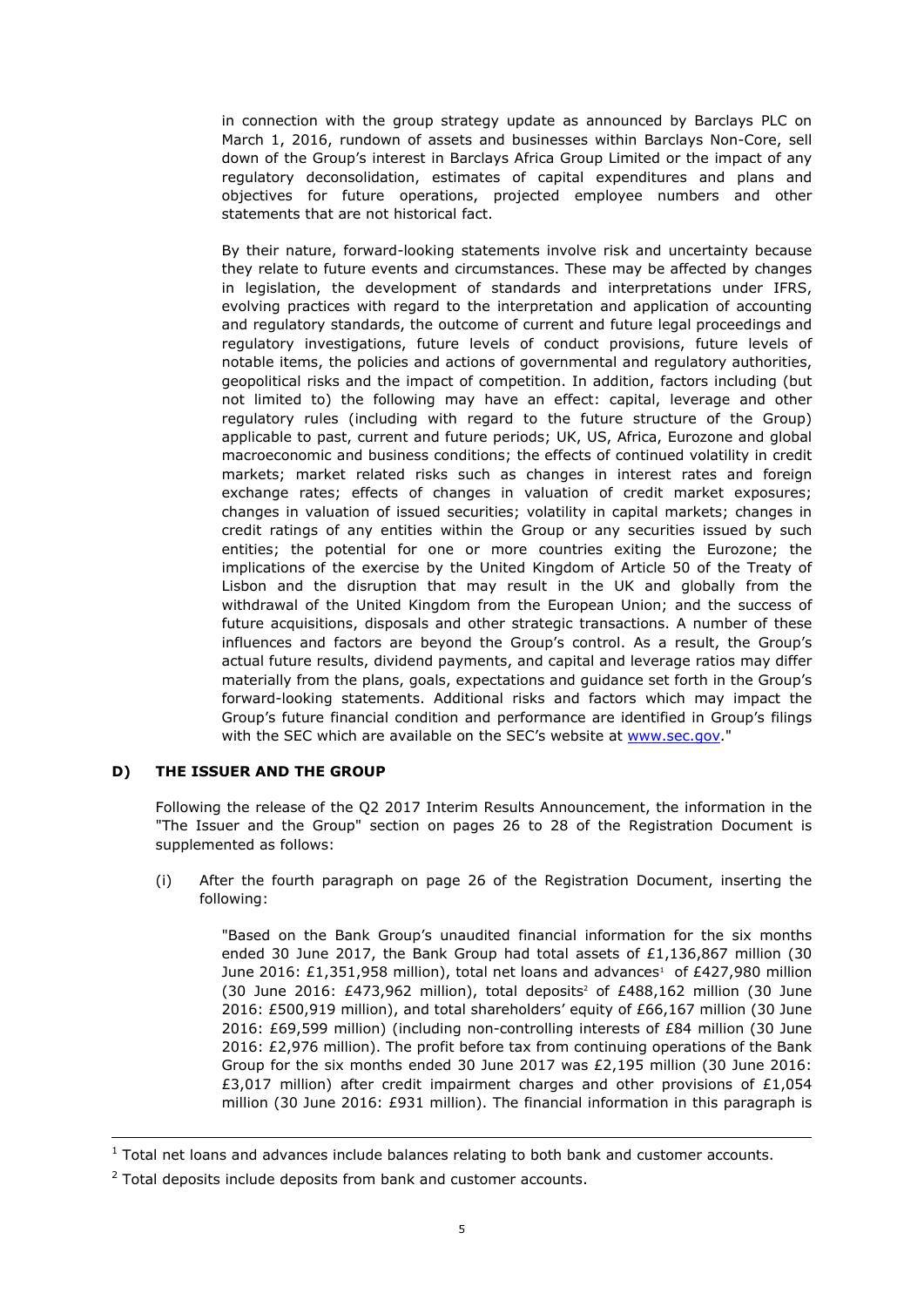extracted from the unaudited consolidated interim financial statements of the Issuer for the six months ended 30 June 2017."

(ii) Deleting the sentence under the heading "Legal Proceedings" on page 26 of the Registration Document and replacing it with the following:

"For a description of the governmental, legal or arbitration proceedings that the Issuer and the Group face, see (i) Note 13 (*Provisions*) to the consolidated interim financial statements of Barclays PLC and Note 19 (*Legal, competition and regulatory matters*) to the consolidated interim financial statements of Barclays PLC on page 70 and pages 74 to 85 respectively, of the Q2 2017 Interim Results Announcement."

(iii) Under the heading "Directors" on pages 26 to 28 of the Registration Document, the following rows shall be deleted in their entirety:

| Diane de Saint Victor | Non-Executive Director | Non-Executive<br>Director,<br>PLC; General<br>Barclays<br>Counsel,<br>Company<br>Secretary and Executive<br>Director of ABB Limited;<br>Member,<br>American<br>Chamber of Commerce in<br>France |
|-----------------------|------------------------|-------------------------------------------------------------------------------------------------------------------------------------------------------------------------------------------------|
| Stephen Thieke        | Non-Executive Director | Non-Executive<br>Director,<br>Barclays PLC                                                                                                                                                      |

(iv) Adding a new paragraph at the end of the section on Page 28 of the Registration Document as follows:

"On 19 July 2017, the Bank announced the appointment of Matthew Lester as a Non-Executive Director effective from 1 September 2017."

# **E) GENERAL INFORMATION**

The section "General Information" on pages 29 to 30 of the Registration Document shall be updated by:

(i) Deleting the sentence under "Significant Change Statement" on page 29 and replacing it with the following:

"There has been no significant change in the financial or trading position of the Bank Group since 30 June 2017."

(ii) Deleting the paragraph under "Legal Proceedings" on page 29 and replacing it with the following:

"Save as disclosed under Note 13 (*Provisions*) and Note 19 (*Legal, competition and regulatory matters*) to the consolidated interim financial statements of Barclays PLC as set out on page 70 and pages 74 to 85, respectively, of the Q2 2017 Interim Results Announcement there are no governmental, legal or arbitration proceedings (including any such proceedings which are pending or threatened of which the Issuer is aware), which may have or have had during the 12 months preceding the date of this Registration Document, a significant effect on the financial position or profitability of the Issuer and/or the Bank Group."